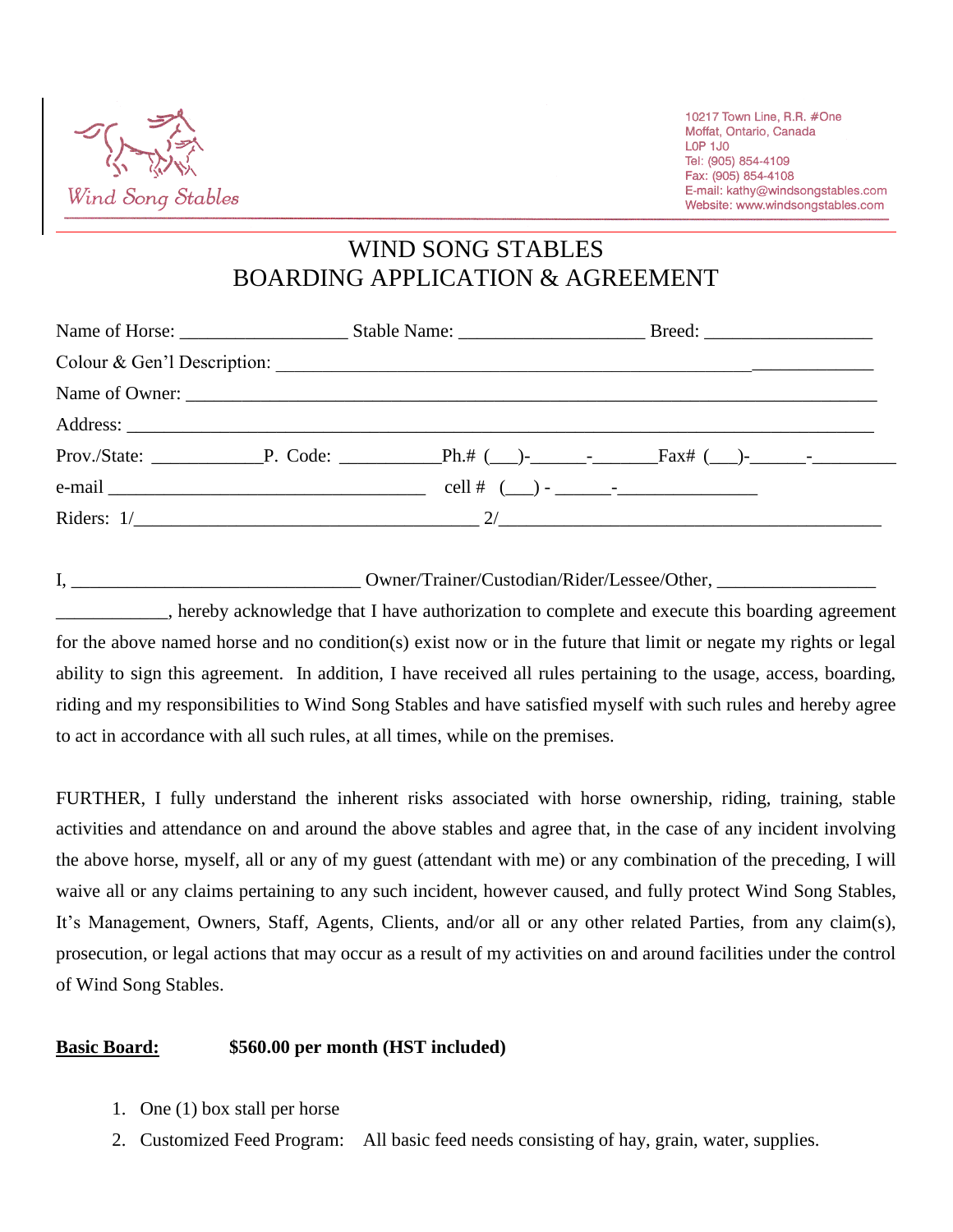**Note:** Supplements, medication, special needs, etc., are extra and must be provided or paid in full in advance.

- 3. Turnout as required. Private or group, as agreed.
- 4. Equipment, Tack and Personal Item(s) storage in an area not greater than 16 cubic ft. within designated areas, except items not related to horse ownership and riding/training. Does not include trailer parking or dedicated car parking area.
- 5. Access to all general areas in and on the Stable Property, i.e.: barns, arenas, designated storage areas and riders lounge, within the hours of operation.
- 6. Bi-monthly de-worming to be provided by Wind Song Stables .
- 7. Owners requiring special handling of their horses during vet/farrier visits or during an illness will be charged \$10/incident. This includes holding horses for shoeing, shots, teeth, colic walking and wound treatment. Bringing horses in for vet/farrier is no charge. (to be invoiced monthly as required)
- 8. A magnetic therapeutic blanket is available to rent for 30 minute treatments at \$10.00 per treatment, to be administered by Wind Song staff only. (to be invoiced monthly as required)
- 9. Laundry service is available to boarders for \$20.00/month. Approved horse apparel only. All boarders using this service MUST have their names clearly displayed on all items. (to be invoiced monthly as required)

## **Rules and Requirements:**

- 1. All contracts for boarding must include fully completed and signed agreements as supplied by Wind Song, prior to the arrival of horse(s). Please see General Rider Rules.
- 2. Payment must be received in full with the submission of the application for board in an amount equal to the first monthly board per the selected boarding program, listed above.
- 3. All boarders will be assigned box stall as available and Wind Song management must approve any alterations to the assigned stall allocation, in advance.
- 4. The hours of operation are from **8am – 10pm .** Boarders are welcome at these times, understanding that the riding arenas may be in use by other riders or activities associated with the operation of the Stables
- 5. All lessons for boarders must be pre-arranged and noted on the lesson board. Only one lesson to be booked at a time per riding area. No lessons are to be booked in noted "Free-Times"
- 6. All outdoor riding must be confined to designated areas. Please inform others if you are riding alone in any area which is out of sight from the general barn areas. It is suggested that you do not ride alone at